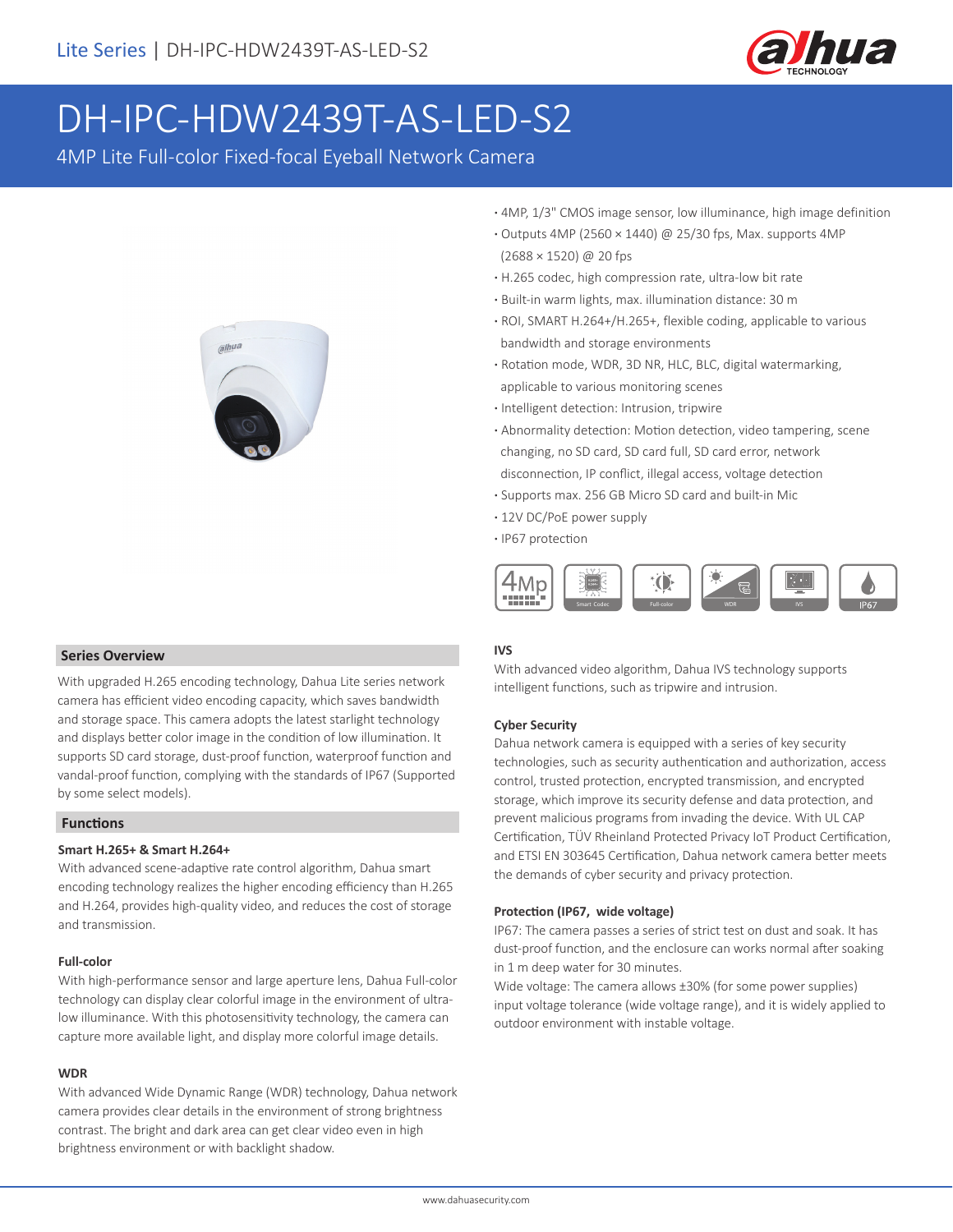# Lite Series | DH-IPC-HDW2439T-AS-LED-S2

### **Technical Specification**

| Camera                          |                   |                                                                                                                                                          |                     |                                |                                         |  |
|---------------------------------|-------------------|----------------------------------------------------------------------------------------------------------------------------------------------------------|---------------------|--------------------------------|-----------------------------------------|--|
| Image Sensor                    |                   | 1/3" 4Megapixel progressive CMOS                                                                                                                         |                     |                                |                                         |  |
| Max. Resolution                 |                   | 2688 (H) × 1520 (V)                                                                                                                                      |                     |                                |                                         |  |
| <b>ROM</b>                      |                   | 128 MB                                                                                                                                                   |                     |                                |                                         |  |
| <b>RAM</b>                      |                   | 128 MB                                                                                                                                                   |                     |                                |                                         |  |
| <b>Scanning System</b>          |                   | Progressive                                                                                                                                              |                     |                                |                                         |  |
| <b>Electronic Shutter Speed</b> |                   | Auto/Manual 1/3 s-1/100,000 s                                                                                                                            |                     |                                |                                         |  |
| Minimum Illumination            |                   | 0.004 Lux@F1.0                                                                                                                                           |                     |                                |                                         |  |
| S/N Ratio                       |                   | > 56 dB                                                                                                                                                  |                     |                                |                                         |  |
| <b>Illumination Distance</b>    |                   | 30 m (98.4 ft)                                                                                                                                           |                     |                                |                                         |  |
| Illuminator On/Off Control      |                   | Auto/Manual                                                                                                                                              |                     |                                |                                         |  |
| <b>Illuminator Number</b>       |                   | 2 (Warm light)                                                                                                                                           |                     |                                |                                         |  |
| Pan/Tilt/Rotation Range         |                   | Pan: 0°-360°<br>Tilt: 0°-78°<br>Rotation: 0°-360°                                                                                                        |                     |                                |                                         |  |
| Lens                            |                   |                                                                                                                                                          |                     |                                |                                         |  |
| Lens Type                       |                   | Fixed-focal                                                                                                                                              |                     |                                |                                         |  |
| Mount Type                      |                   | M12                                                                                                                                                      |                     |                                |                                         |  |
| Focal Length                    |                   | $2.8$ mm<br>3.6 mm                                                                                                                                       |                     |                                |                                         |  |
| Max. Aperture                   |                   | 2.8 mm: F1.0<br>3.6 mm: F1.0                                                                                                                             |                     |                                |                                         |  |
| Field of View                   |                   | 2.8 mm: Horizontal 96° x Vertical 51° x Diagonal 115°<br>3.6 mm: Horizontal 81° x Vertical 44° x Diagonal 97°                                            |                     |                                |                                         |  |
| Iris Type                       |                   | Fixed                                                                                                                                                    |                     |                                |                                         |  |
| Close Focus Distance            |                   | 2.8 mm: 1.3 m (4.3 ft)<br>3.6 mm: 1.8 m (5.9 ft)                                                                                                         |                     |                                |                                         |  |
|                                 | Lens              | Detect                                                                                                                                                   | Observe             | Recognize                      | Identify                                |  |
| <b>DORI Distance</b>            | 2.8 <sub>mm</sub> | 56.0 m<br>(183.7 ft)                                                                                                                                     | 22.4 m<br>(73.5ft)  | 11.2 <sub>m</sub><br>(36.7 ft) | 5.6 <sub>m</sub><br>$(17.1 \text{ ft})$ |  |
|                                 | 3.6 <sub>mm</sub> | 72.0 m<br>(236.2 ft)                                                                                                                                     | 28.8 m<br>(94.5 ft) | 14.4 m<br>(47.2 ft)            | 7.2 m<br>(23.6 ft)                      |  |
| Smart event                     |                   |                                                                                                                                                          |                     |                                |                                         |  |
| <b>IVS</b>                      |                   | Tripwire; intrusion                                                                                                                                      |                     |                                |                                         |  |
| Video                           |                   |                                                                                                                                                          |                     |                                |                                         |  |
| Video Compression               |                   | H.265; H.264; H.264B; MJPEG (only supported by the<br>sub stream)                                                                                        |                     |                                |                                         |  |
| <b>Smart Codec</b>              |                   | Smart H.265+/ Smart H.264+                                                                                                                               |                     |                                |                                         |  |
| Video Frame Rate                |                   | Main stream:<br>2688 × 1520 (1 fps-20 fps)<br>2560 × 1440 (1 fps-25/30 fps)<br>Sub stream:<br>704 × 576 (1 fps-20/25 fps)<br>704 × 480 (1 fps-20/30 fps) |                     |                                |                                         |  |
| <b>Stream Capability</b>        |                   | 2 streams                                                                                                                                                |                     |                                |                                         |  |
|                                 |                   |                                                                                                                                                          |                     |                                |                                         |  |

2688 × 1520 (2688 × 1520); 2560 × 1440 (2560 × 1440); 2304 × 1296 (2304 × 1296); 1080p (1920 × 1080); 1.3M (1280 × 960); 720p (1280 × 720); D1 (704 × 576/704 × 480); VGA (640 × 480); CIF (352 × 288/352 × 240)

Resolution

| <b>Bit Rate Control</b>   | CBR/VBR                                                                                                                                                                                                                                                               |  |  |
|---------------------------|-----------------------------------------------------------------------------------------------------------------------------------------------------------------------------------------------------------------------------------------------------------------------|--|--|
| Video Bit Rate            | H.264: 32 kbps-6144 kbps<br>H.265: 12 kbps-6144 kbps                                                                                                                                                                                                                  |  |  |
| Day/Night                 | Color/B/W                                                                                                                                                                                                                                                             |  |  |
| BLC                       | Yes                                                                                                                                                                                                                                                                   |  |  |
| HLC                       | Yes                                                                                                                                                                                                                                                                   |  |  |
| WDR                       | 120 dB                                                                                                                                                                                                                                                                |  |  |
| <b>White Balance</b>      | Auto/natural/street lamp/outdoor/manual/regional<br>custom                                                                                                                                                                                                            |  |  |
| Gain Control              | Auto/Manual                                                                                                                                                                                                                                                           |  |  |
| <b>Noise Reduction</b>    | 3D NR                                                                                                                                                                                                                                                                 |  |  |
| <b>Motion Detection</b>   | OFF/ON (4 areas, rectangular)                                                                                                                                                                                                                                         |  |  |
| Region of Interest(RoI)   | Yes (4 areas)                                                                                                                                                                                                                                                         |  |  |
| <b>Smart Illumination</b> | Yes                                                                                                                                                                                                                                                                   |  |  |
| Image Rotation            | 0°/90°/180°/270° (Support 90°/270° with 2688×1520<br>resolution and lower.)                                                                                                                                                                                           |  |  |
| Mirror                    | Yes                                                                                                                                                                                                                                                                   |  |  |
| <b>Privacy Masking</b>    | 4 areas                                                                                                                                                                                                                                                               |  |  |
| Audio                     |                                                                                                                                                                                                                                                                       |  |  |
| <b>Built-in MIC</b>       | Yes                                                                                                                                                                                                                                                                   |  |  |
| Audio Compression         | G.711A; G.711Mu; G.726                                                                                                                                                                                                                                                |  |  |
| Alarm                     |                                                                                                                                                                                                                                                                       |  |  |
| Alarm Event               | No SD card; SD card full; SD card error; network<br>disconnection; IP conflict; motion detection; video<br>tampering; tripwire; intrusion; illegal access; voltage<br>detection; audio detection; safety exception                                                    |  |  |
| Network                   |                                                                                                                                                                                                                                                                       |  |  |
| Network                   | RJ-45 (10/100 Base-T)                                                                                                                                                                                                                                                 |  |  |
| SDK and API               | Yes                                                                                                                                                                                                                                                                   |  |  |
| Cyber Security            | Video encryption; firmware encryption; configuration<br>encryption; Digest; WSSE; account lockout; security logs;<br>IP/MAC filtering; generation and importing of X.509<br>certification; syslog; HTTPS; 802.1x; trusted boot; trusted<br>execution; trusted upgrade |  |  |
| Protocol                  | IPv4; IPv6; HTTP; TCP; UDP; ARP; RTP; RTSP; RTCP;<br>RTMP; SMTP; FTP; SFTP; DHCP; DNS; DDNS; QoS; UPnP;<br>NTP; Multicast; ICMP; IGMP; NFS; PPPoE; Bonjour                                                                                                            |  |  |
| Interoperability          | ONVIF (Profile S/Profile G/Profile T); CGI; P2P; Milestone;<br>Genetec                                                                                                                                                                                                |  |  |
| User/Host                 | 20 (Total bandwidth: 72 M.)                                                                                                                                                                                                                                           |  |  |
| Storage                   | Dahua Cloud; FTP; Micro SD card (support max. 256 G);<br>NAS; SFTP                                                                                                                                                                                                    |  |  |
| Browser                   | IE<br>Chrome<br>Firefox                                                                                                                                                                                                                                               |  |  |
| Management Software       | Smart PSS; DSS; DMSS                                                                                                                                                                                                                                                  |  |  |
| Mobile Phone              | IOS; Android                                                                                                                                                                                                                                                          |  |  |